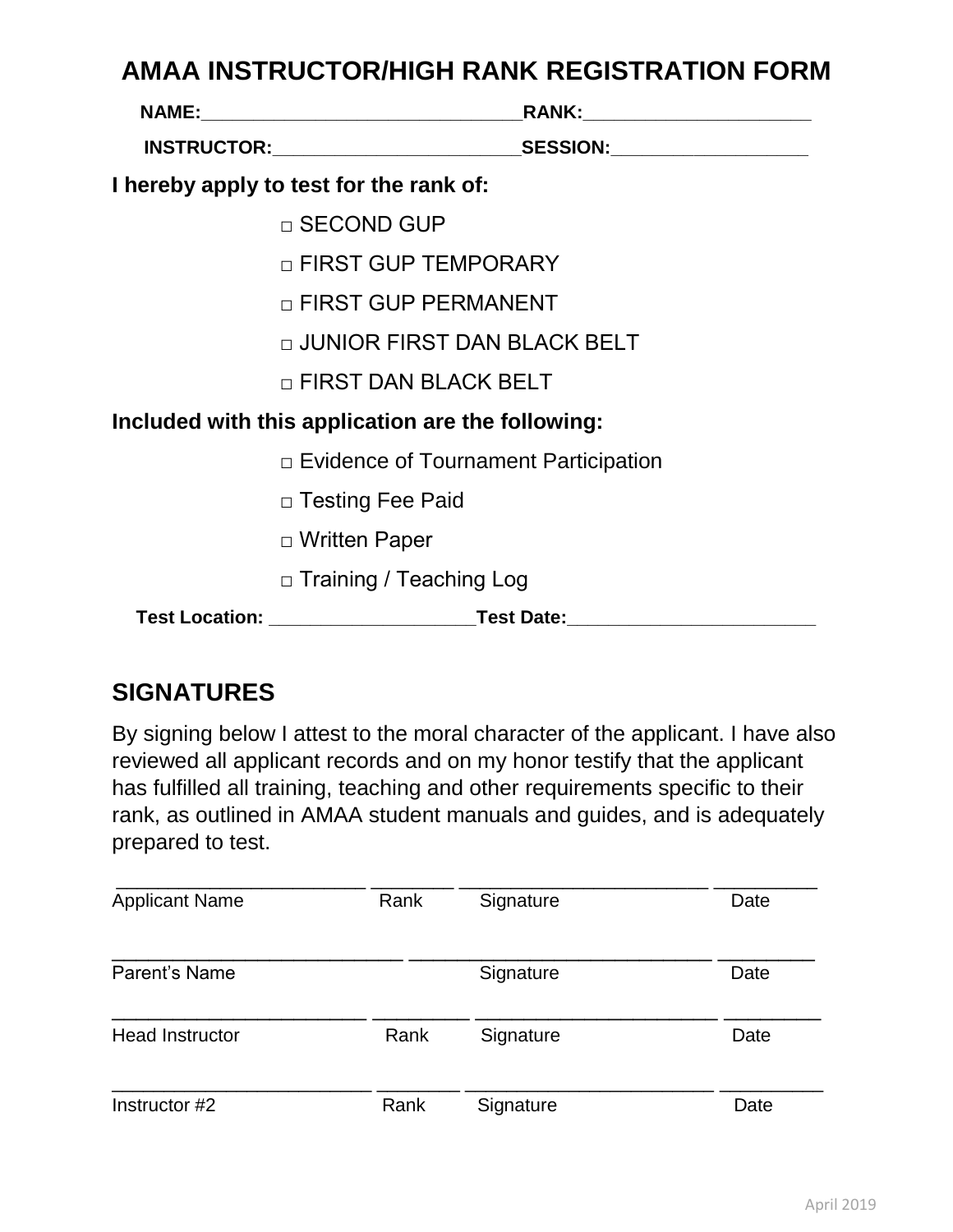#### **AMAA TRAINING/TEACHING JOURNAL**

**Name: \_\_\_\_\_\_\_\_\_\_\_\_\_\_\_\_\_\_\_\_\_\_\_\_\_\_\_\_\_\_\_\_\_\_\_\_\_\_\_\_\_\_\_\_\_\_\_\_\_\_\_\_\_\_\_\_\_Rank: \_\_\_\_\_\_\_\_\_\_\_\_** 

**Date of Last Testing: \_\_\_\_\_\_\_\_\_\_\_\_\_\_\_\_\_\_\_\_\_\_\_**

| <b>DATE</b> | <b>WHAT I DID:</b> | Training<br>Hours | Teaching<br>Hours | <b>Initials</b> |
|-------------|--------------------|-------------------|-------------------|-----------------|
|             |                    |                   |                   |                 |
|             |                    |                   |                   |                 |
|             |                    |                   |                   |                 |
|             |                    |                   |                   |                 |
|             |                    |                   |                   |                 |
|             |                    |                   |                   |                 |
|             |                    |                   |                   |                 |
|             |                    |                   |                   |                 |
|             |                    |                   |                   |                 |
|             |                    |                   |                   |                 |
|             |                    |                   |                   |                 |
|             |                    |                   |                   |                 |
|             |                    |                   |                   |                 |
|             |                    |                   |                   |                 |
|             |                    |                   |                   |                 |
|             |                    |                   |                   |                 |
|             |                    |                   |                   |                 |
|             |                    |                   |                   |                 |
|             |                    |                   |                   |                 |
|             |                    |                   |                   |                 |
|             |                    |                   |                   |                 |
|             |                    |                   |                   |                 |
|             |                    |                   |                   |                 |
|             |                    |                   |                   |                 |
|             |                    |                   |                   |                 |
|             |                    |                   |                   |                 |
|             |                    |                   |                   |                 |
|             |                    |                   |                   |                 |

 **Total hours**

#### **Tournaments Attended**

| <b>Date</b><br>of<br>event | <b>Tournament Name</b> | Location | Instructor<br>Signature |
|----------------------------|------------------------|----------|-------------------------|
|                            |                        |          |                         |
|                            |                        |          |                         |
|                            |                        |          |                         |
|                            |                        |          |                         |